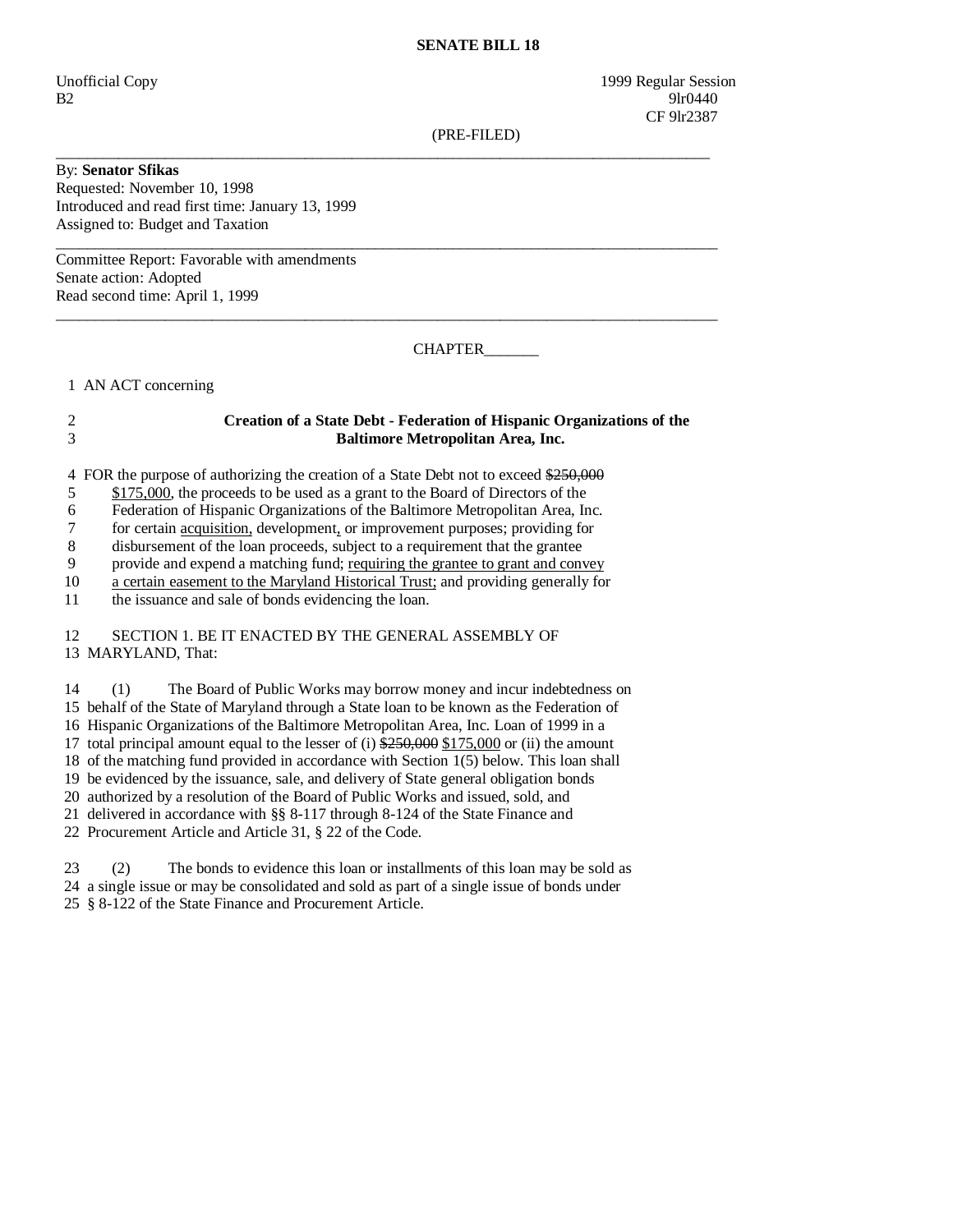## **2 SENATE BILL 18**

 1 (3) The cash proceeds of the sale of the bonds shall be paid to the Treasurer 2 and first shall be applied to the payment of the expenses of issuing, selling, and 3 delivering the bonds, unless funds for this purpose are otherwise provided, and then 4 shall be credited on the books of the Comptroller and expended, on approval by the 5 Board of Public Works, for the following public purposes, including any applicable 6 architects' and engineers' fees: as a grant to the Board of Directors of the Federation 7 of Hispanic Organizations of the Baltimore Metropolitan Area, Inc. (referred to 8 hereafter in this Act as "the grantee") for the acquisition, planning, design, repair, 9 renovation, and capital equipping of a building leased by the Federation, the building 10 to be used for the expansion of the services of the Federation, including the 11 after-school drop-in center, adult literacy programs, English as a second language 12 programs, Spanish language programs, cultural programs, and other seminars, 13 training programs, and workshops.

 14 (4) An annual State tax is imposed on all assessable property in the State in 15 rate and amount sufficient to pay the principal of and interest on the bonds, as and 16 when due and until paid in full. The principal shall be discharged within 15 years 17 after the date of issuance of the bonds.

 18 (5) Prior to the payment of any funds under the provisions of this Act for the 19 purposes set forth in Section 1(3) above, the grantee shall provide and expend a 20 matching fund. No part of the grantee's matching fund may be provided, either 21 directly or indirectly, from funds of the State, whether appropriated or 22 unappropriated. No part of the fund may consist of real property, in kind 23 contributions, or funds expended prior to the effective date of this Act. In case of any 24 dispute as to the amount of the matching fund or what money or assets may qualify 25 as matching funds, the Board of Public Works shall determine the matter and the 26 Board's decision is final. The grantee has until June 1, 2001, to present evidence 27 satisfactory to the Board of Public Works that a matching fund will be provided. If 28 satisfactory evidence is presented, the Board shall certify this fact and the amount of 29 the matching fund to the State Treasurer, and the proceeds of the loan equal to the 30 amount of the matching fund shall be expended for the purposes provided in this Act. 31 Any amount of the loan in excess of the amount of the matching fund certified by the 32 Board of Public Works shall be canceled and be of no further effect. 33 (6) (a) Prior to the issuance of the bonds, the grantee shall grant and convey 34 to the Maryland Historical Trust a perpetual preservation easement to the extent of 35 its interest: 36 (i) On the land or such portion of the land acceptable to the Trust; 37 and

 38 (ii) On the exterior and interior, where appropriate, of the historic 39 structures.

 40 (b) The easement must be in form and substance acceptable to the Trust and 41 the extent of the interest to be encumbered must be acceptable to the Trust.